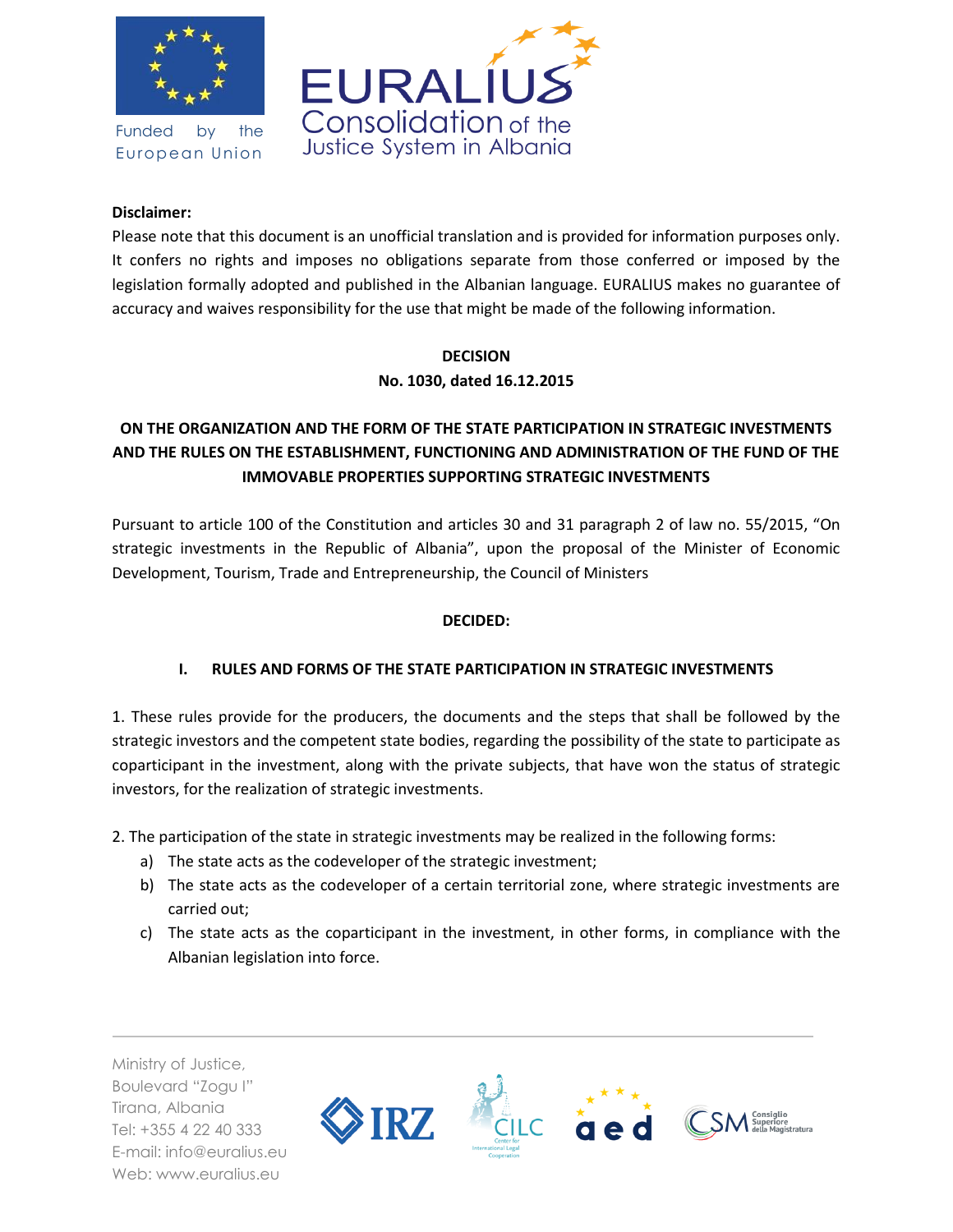

3. The state may act as the codeveloper of a strategic investment by participating as the partner/shareholder in the trade company which will carry out the strategic investment through the contribution in the capital in money and/or in kind. The participation of the state in the company shall be carried out according to the ways, forms and rules stipulated by the Albanian trade legislation.

4. The state may be the coparticipant for the realization of a strategic investment by acting in the role of the developer of a certain territorial zone, where strategic investments are carried out. In this case, the state may support the strategic investment by taking measures for the development of the zone, such as: the improvement and development of the existing objects and infrastructures, the construction of the new infrastructures or the decision-making on other supporting measures.

5. Apart from these forms, the state may act as the coparticipant in the investment in any other form provided for by the Albanian legislation into force. These co-participation forms may include, but without being limited, the provision of the immovable or movable properties, of assets, machineries, different rights or facilities, providing the right to use the coasts as well as their combination or other forms of support.

The co-participation of the state in the strategic investments shall be rewarded through the liquidation of the fees, products or profits realized from the strategic investment or through the other forms stipulated in the contract with the strategic investor.

The participation of the state in strategic investments and the respective profits in favour of the state shall be stipulated in the respective contracts which are signed by the state with the strategic investor, according to the ways, forms and rules stipulated by the sectorial legislation.

6. The participation of the state in strategic investments shall be carried out in compliance with the public interest in compliance with the principles of transparency, impartiality, equality and protection of competitiveness and free market.

The state participation, support and encouragement for a strategic investment shall not cause the hindrance, the limitation or the distortion of competitiveness in the market.

The state participation shall be in such levels which do not dismiss or significantly reduce the operational risk towards the strategic investor as well as at the right level of proportionality with the value and importance of investment.

For this purpose, before the state participation in a strategic investment is proposed, the Albanian Agency of Investment Development requires the preliminary opinion of the Authority of Competitiveness, of the Commission of State Assistance and of the other specialized bodies, transmitting them to the Committee of Strategic Investments (hereinafter referred to as CSI).

7. The co-participation in a strategic investment may be proposed by the state itself, in the case of a strategic project prepared by the state bodies for the support of the investors regarding the realization of a strategic investment. The state participation in the strategic investments, which need the conduction of

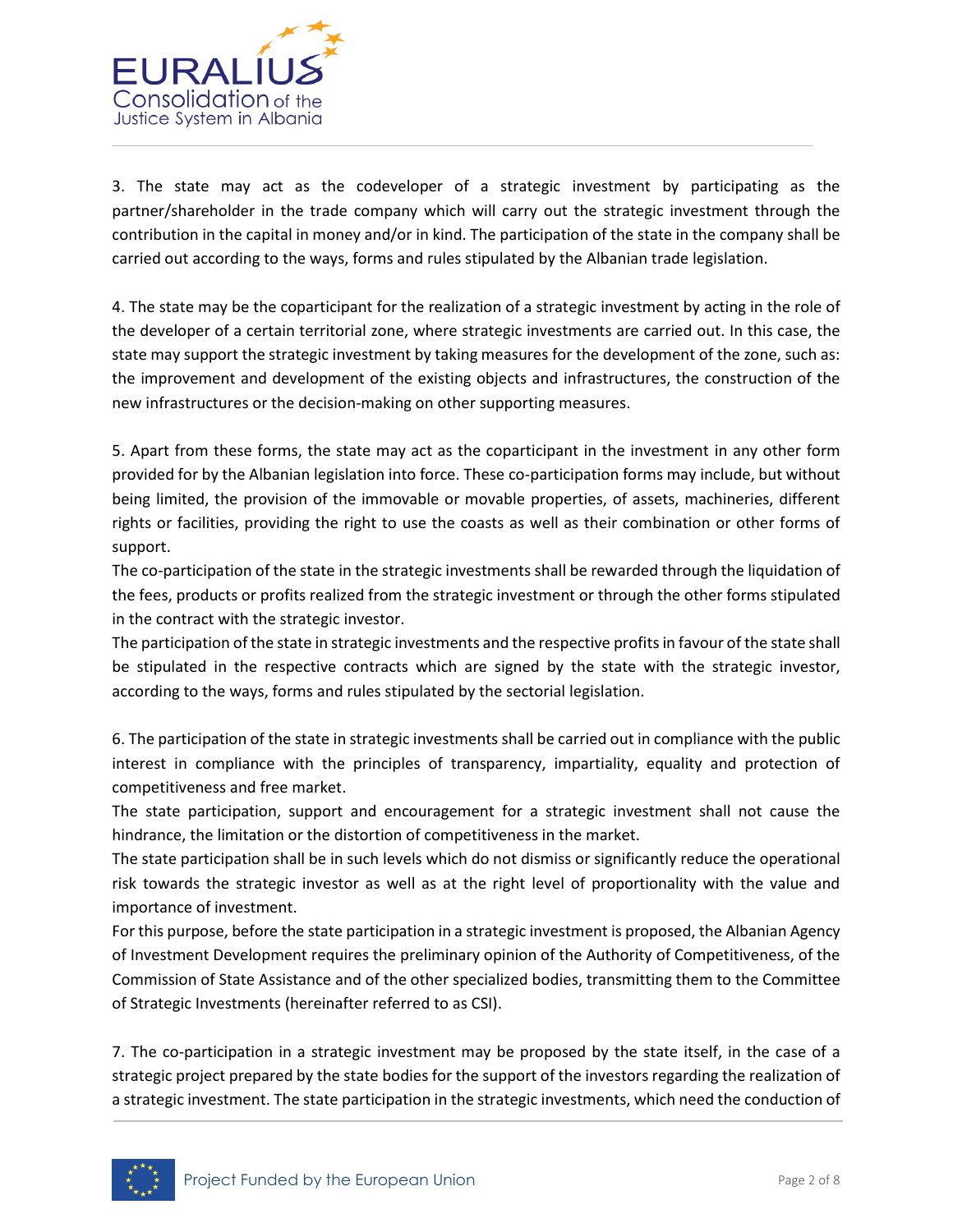

the competition procedures, shall be notified at the initial phase of the tenders or competitions that are held in these cases.

8. The co-participation of the state may be requested by the strategic investors themselves who propose the realization of a strategic investment for the increase of the level of support for the project, the decrease of the operational risk and the increase of the guarantees for its realization.

9. Every investor, who requires the state participation in a strategic investment, apart from the documentation for the inclusion on the administrative procedures of strategic investments and the one on the financial guarantees, shall submit at the Albanian Agency of Investment Development even the following documentation:

- a) The full business plan, reflecting the respective proposed obligations towards the strategic investor of the state as well as the respective costs;
- b) The full study of feasibility, which includes in a comprehensive way the analysis and the technical, economic and trade evaluation of the project and tries that the project is suitable, necessary and realizable;
- c) An explanatory report, providing the reasons of the request for the state involvement, the participation way or direct support of the state in the investment and a comprehensive explanation of the evaluation of the state participation as necessary for the investor for the success of the project;
- d) The detailed description of the form and level of the required state participation, accompanied with concrete information for the aspects of the state participation;
- e) The identification of the movable or immovable public asset and of the responsible administrative body, in the case when a public asset under the state ownership is required to be made available;
- f) The full developmental project of the internal infrastructure and the way of its connection with the external infrastructure, in the case when the support with a supporting infrastructure is required;
- g) Special rights that are offered to the state by the investor in the framework of the state participation in the investment, such as, but without being limited:
	- i) decision-making with the veto right or with the qualified majority in the company or the partnership that is proposed to be created;
	- ii) special rights beyond the ones provided for by the legislation into force to appoint the members of the steering bodies, auditors or to get information on the progress of the investment;
	- iii) special rights in the division of the dividend, of the incomes that have been realized or of any direct or indirect profit in favour of the state;
	- iv) the option of the withdrawal of the state from the investment with pre-determined conditions or with conditions which are easily evaluated after a period of time from the date of the participation of the state in the proposed strategic investment;

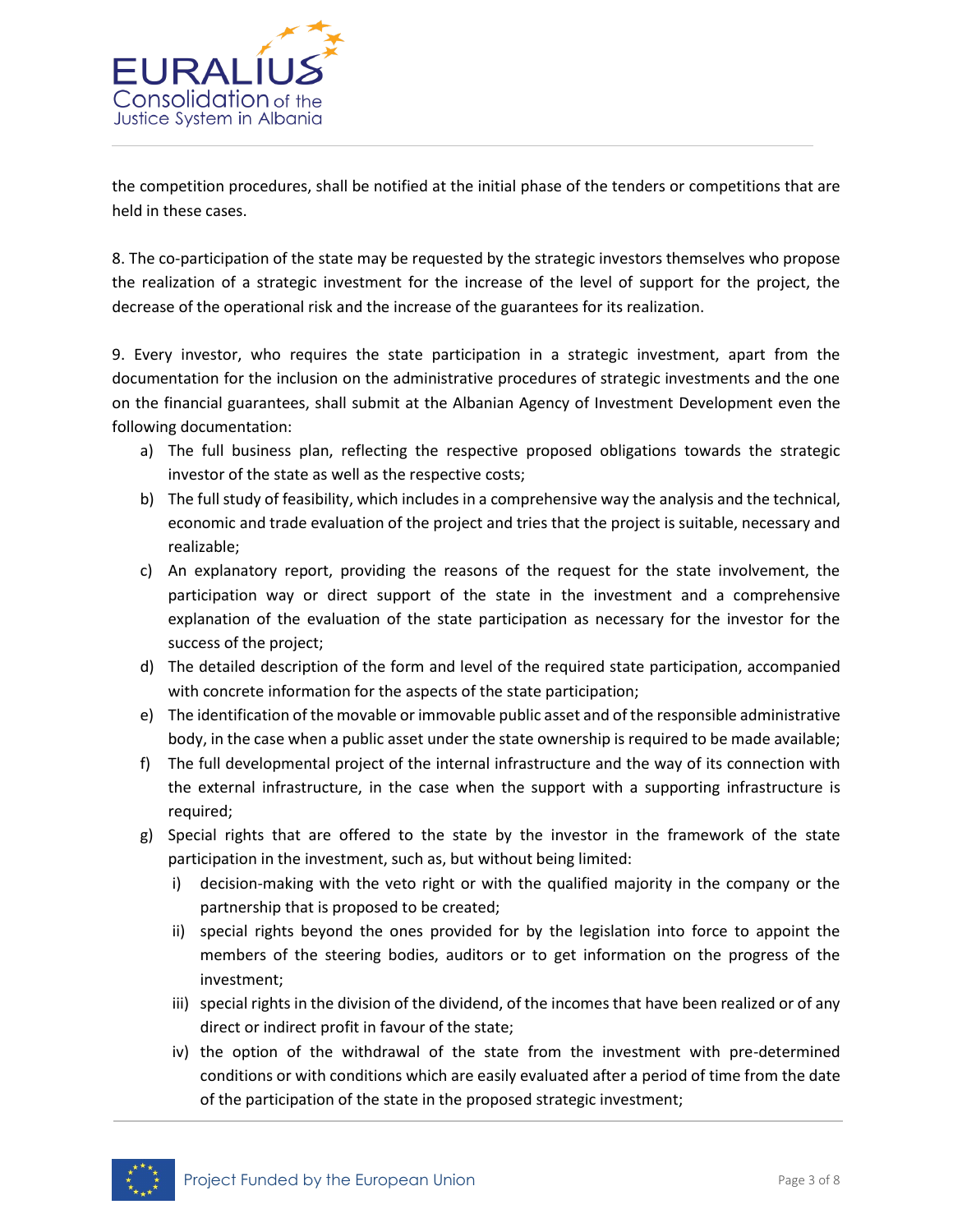

- v) the applicable limitations regarding the transfer of the participations or the participation of the third parties in the investment;
- vi) the proposal for the solution of the situations when the decision-making is blocked and the solution of the disputes.

10. The agency, through the operational group, verifies the proposal of the investor regarding the involvement of the state in the strategic investment as well as all the hypothesis, suggestions, indicators, analysis and the results specified in the submitted documents, in order for the agency to determine if the information is correct, applicable and appropriate for the realization of the investment.

11. Regarding the verification of the accuracy of the information and of the submitted analyses as well as in the cases when special knowledge is required for the investor's proposal, surpassing the knowledge and the expertise of the Agency and of the members of the operational group, the Agency may require from the proposing investor to cover the costs for the involvement of the external independent experts by the Agency. The procedure for the selection and the involvement of the external experts is carried out by the Agency itself, according to an open and transparent procedure, after the proposing investor gives the written consent on the coverage of the respective cost.

12. The Agency negotiates with the proposing investor a projection of the documents which will be signed by the parties in case the participation of the state in the investment is approved, which according to the case and form of participation, include, but without being limited:

- a) the establishment act and the status of the company, where the state will participate as the partner/shareholder, including all the conditions, rights and obligations of each party;
- b) the agreement of cooperation between the parties, in the cases when the state participates in the investment, through other forms rather than the one of participating in the company. In the content of each of the above-mentioned documents, the rights and the obligations of each party participating in the investment shall be reflected clearly and comprehensively, in compliance with the legal provisions into force, as well as the investor's proposal.

13. In any case of the review of a proposal on the participation of the state in a strategic investment, the Agency requires in writing the preliminary opinion of the Ministry of Finance and the opinion of the ministry of the line which covers the sector of strategic investment.

14. The evaluation process carried out by the Agency cannot last longer than 30 days from the date when the documentation completed by the proposing investor is received. At the end of the evaluation process, after the approval from the minister responsible for the economy, the Agency transmits to the CSI the submitted proposal, the respective documentation, the opinions of the other involved state bodies as well as its evaluation on the proposal.

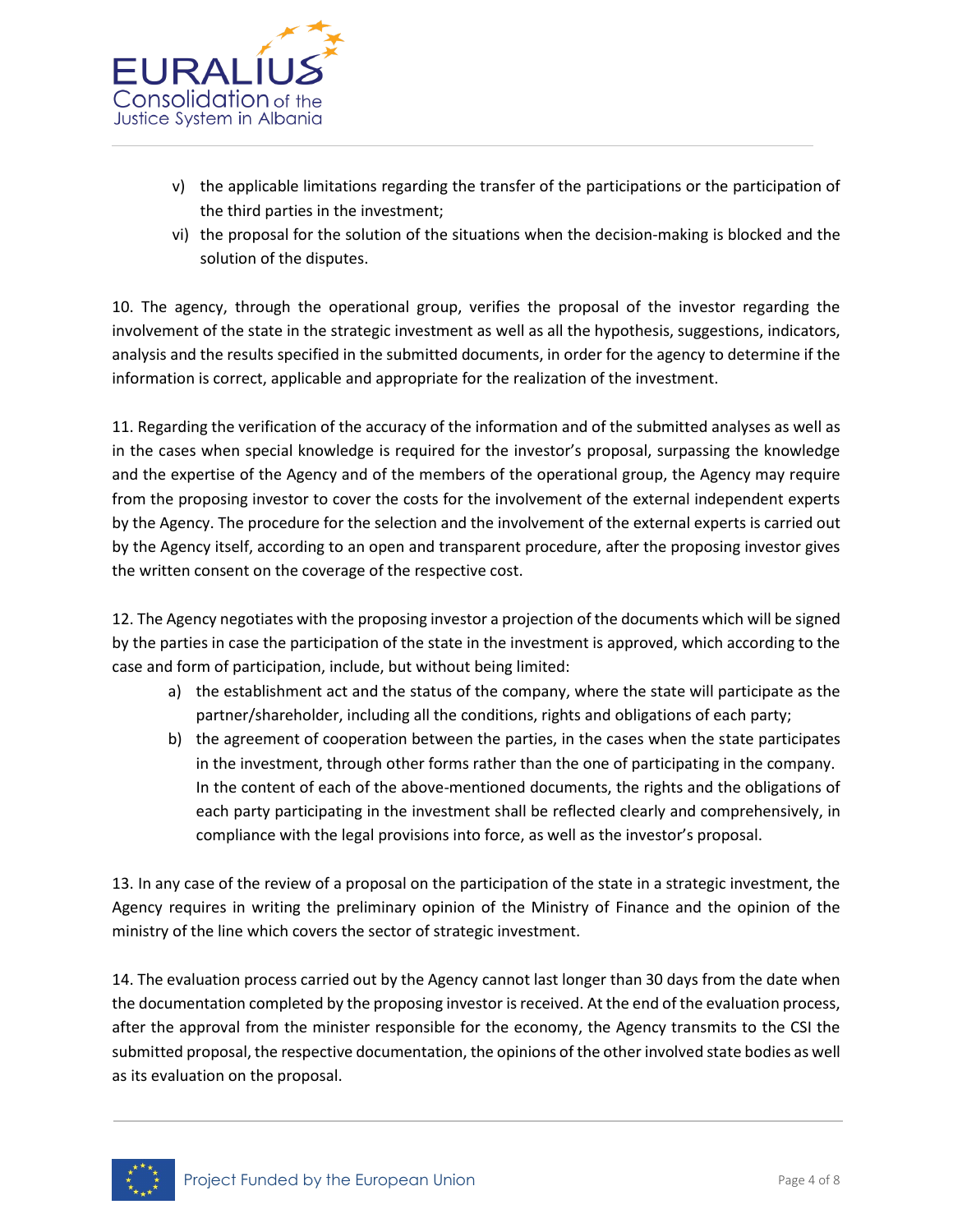

15. Within 30 (thirty) days from the date of the transmission of the request by the Agency, the CSI decides on the proposal for the state participation in the strategic investment. The CSI may decide to accept the submitted proposal, to accept it based on conditions or to refuse it. In any case, the decision of the decision of the CSI shall be notified to the proposing investor within 5 (five) days from the date when it is received.

16. The refusal of the state participation in the investment does not impinge the receipt of the status "Strategic investment, a special/assisted procedure" in case the investor states that he wants to continue making the investment despite the state nonparticipation.

17. The CSI may decide that the admission of the proposal be conditioned with the completion of the information, data or guarantees of the investor for the realization of the investment, as well as with the request for the change of the proposed cooperation conditions, such as: the value or the type of the contribution, the form of participation or the main rights and obligations of the parties in the joint company or in the proposed agreement of investment. In these cases, the CSI returns the documentation to the Agency which communicates with the proposing investor regarding the requests presented by the CSI. Providing that the proposing investor accepts the conditions of the CSI within a period of 30 days from the notification date, the Agency submits for approval to the CSI, again, the amended documentation, reflecting the suggestions of the CSI.

18. In case the CSI decides to accept the proposal, it transmits it for adoption to the Council of Ministers.

19. The proposal of the CSI shall include the form, the level and the mode of state participation in the strategic investment and this proposal shall be accompanied with an explanatory report which treats comprehensively:

- a) the public interest and gives the reasons why the state participation is considered necessary in the investment;
- b) the economic analysis of the strategic investment and of the state participation;
- c) the evaluation of the advantages and risks of the state participation in the strategic investment;
- d) the level of state participation in relation to the total value of the investment;
- e) the level of separating the operational risk between the state and the strategic investor;
- f) the impacts on free market and competitiveness caused by the participation of the state in the investment;
- g) the draft of the agreement which will be signed between the investor and the Albanian state represented by the Agency regarding the conditions, the rights and the obligations of the parties in the realization of the state participation in the strategic investment.

20. The Council of Ministers, based on the proposal of the CSI, specifies through a decision, case after case, the form, the level and the modes of the state participation in a strategic investment. The decision

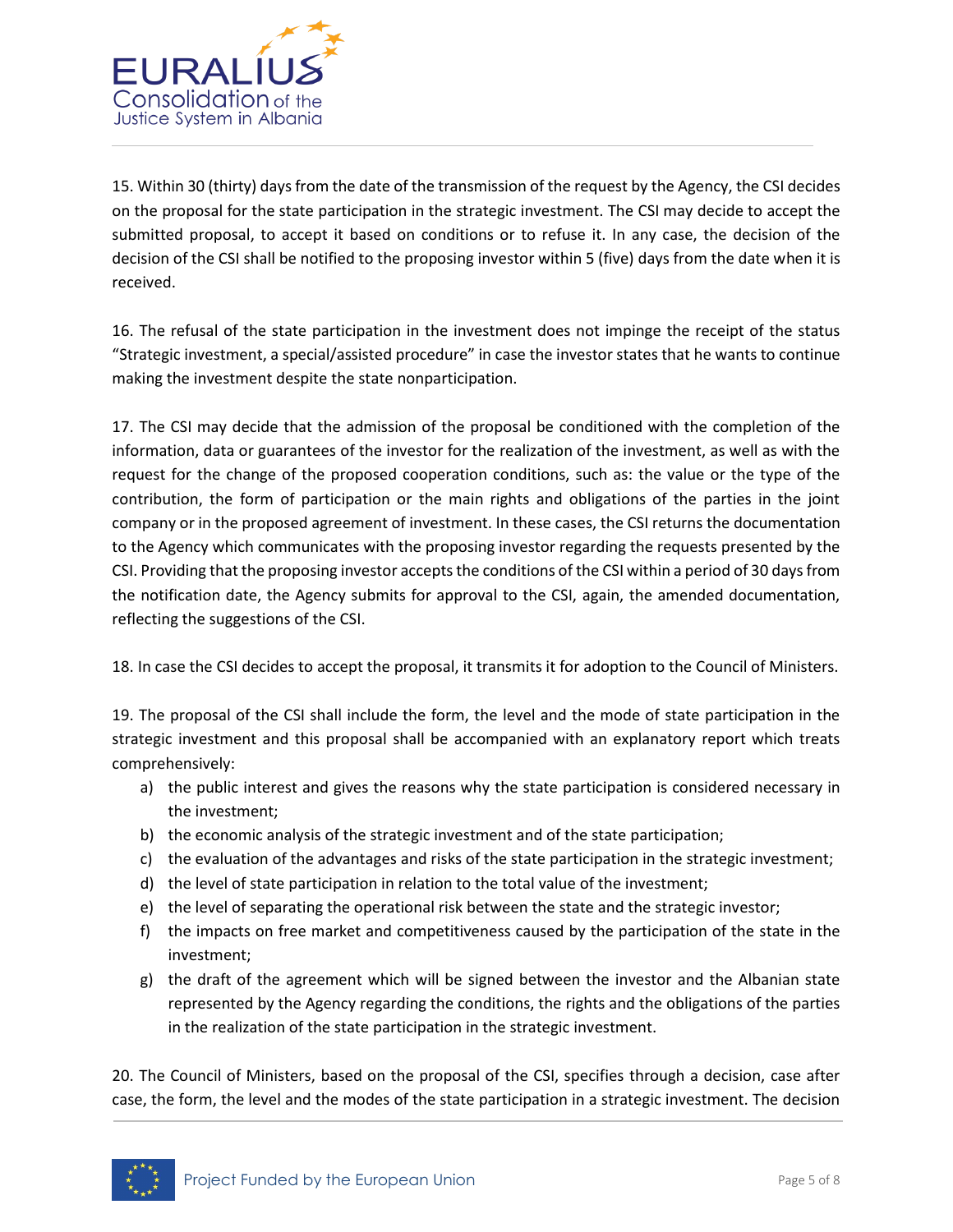

of the council of Ministers stipulates even the state body which is authorized to sign the contract with the strategic investor and to follow, enforce and monitor it.

## **II. ESTABLISHMENT, FUNCTIONING AND ADMINISTRATION OF THE FUND OF IMMOVABLE PROPERTIES FOR THE SUPPORT OF STRATEGIC INVESTMENTS**

1. The Fund of Immovable Properties for the Support of Strategic Investments (FIPSSI) shall be established by the state immovable properties, objects, plot of land, agricultural land, forest, meadows and pastures under the ownership of the central institutions or of the local governance units.

2. The FIPSSI shall be established, inventory-checked and administered by the ministry responsible for the economy.

3. The procedures and the rules on the transfer and administration of the state properties, which are a part of the FIPSSI, shall be carried out in compliance with the legislation into force for the immovable properties of the state. The transfer and the inclusion of the properties at the FIPSSI shall be determined case after case with a decision of the Council of Ministers, based on the proposal of the minister responsible for the economy.

4. The proposal on the inclusion of a state immovable property, as a part of the FIPSSI may be submitted by the responsible central or local bodies as well as by the investors proposing a strategic investment, through the Albanian Agency of Investment Development.

5. The minister responsible for the economy consults with and requires the preliminary opinion of the central and local governance bodies, which administer the state immovable properties, being proposed to be included in the FIPSSI. Therefore, the minister requires from the central and local governance units to provide information regarding the proposed immovable properties, their current or planned use and to express their evaluating opinion regarding their inclusion or not in the FIPSSI. In the cases when these bodies express a negative opinion on the proposed properties, as a consequence of their use for essential functions or services for the public, they may propose alternative properties administered by them for the realization of strategic investments.

6. In any case, the central and local governance bodies, which administer the immovable state properties, which are proposed to be included at the FIPSSI, shall transmit to the minister responsible for the economy, within 15 (fifteen) days from the date of the receipt of the request, the full file, which included the entire cadastral documentation of the properties, certified by the local office of immovable property registration.

The minister responsible for the economy shall review the documentation of the file of the immovable properties and verifies if these properties are:

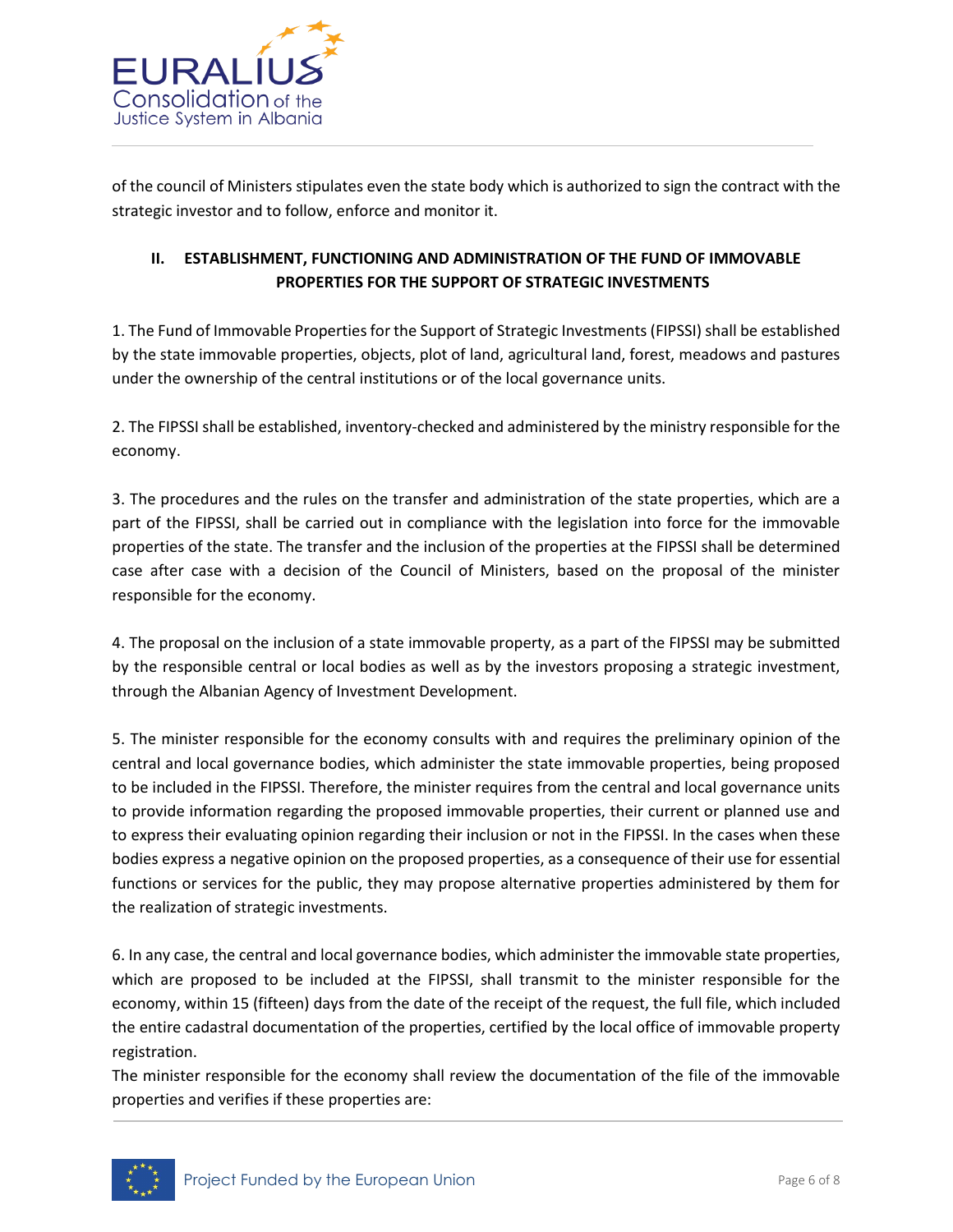

- a) the object of the administrative procedures of property restitution or compensation;
- b) the object of the judicial process on the property title;
- c) the object of the administrative legalization procedures.

Therefore, the minister responsible for the economy shall cooperate and require certifying information from the respective state bodies, including but without being limited, the Agency of Property Restitution and Compensation, the Agency of Legalization, Urbanization and Integration of Informal Zones/Constructions, the immovable property registration offices and the competent courts.

7. The provision of the immovable state properties shall be carried out upon the verification of the compatibility of the strategic investments with the territory planning documents as well as with the plans, policies and state sectorial strategies. In the cases when the strategic investments do not comply with these plans, the CSI, through the Agency, proposes, their adaptation for the realization of the strategic investment.

8. The minister responsible for the economy, after the verification of the files of the immovable properties and after the review of the evaluating opinion expressed by the state body which administers the immovable properties, carries out a final evaluation of the opportunity if these properties should be proposed to the Council of Ministers to be included at the FIPSSI.

In the cases when the proposed properties are the object of the procedures stipulated in paragraph 7 of chapter II of this decision or are used for essential functions or services for the public, the minister responsible for the economy evaluates the possibility of the identification and proposal of the alternative properties for the realization of strategic investments.

Only in the cases when the public interest for the realization of strategic investments prevails over the interest of the current use of these properties, the minister responsible for the economy proposes to the Council of Ministers their inclusion at the FIPSSI, in compliance with the respective legislation into force, which disciplines these cases.

9. The Council of Ministers, case after case, adopts upon a special decision the transfer and the administration of the immovable state properties, which are included at the FIPSSI, in compliance with the legislation on the immovable state properties, and stipulates the rules for the management of the expenditures for the establishment, maintenance and administration of the immovable properties, being a part of the FIPSSI.

10. The ministry responsible for the economy, within 3 (three) months from the entry into force of this decision, shall be responsible for the identification of the immovable state properties which will be included preliminarily at the FIPSSI as well as for the preparation of the respective proposals to be reviewed at the Council of Ministers.